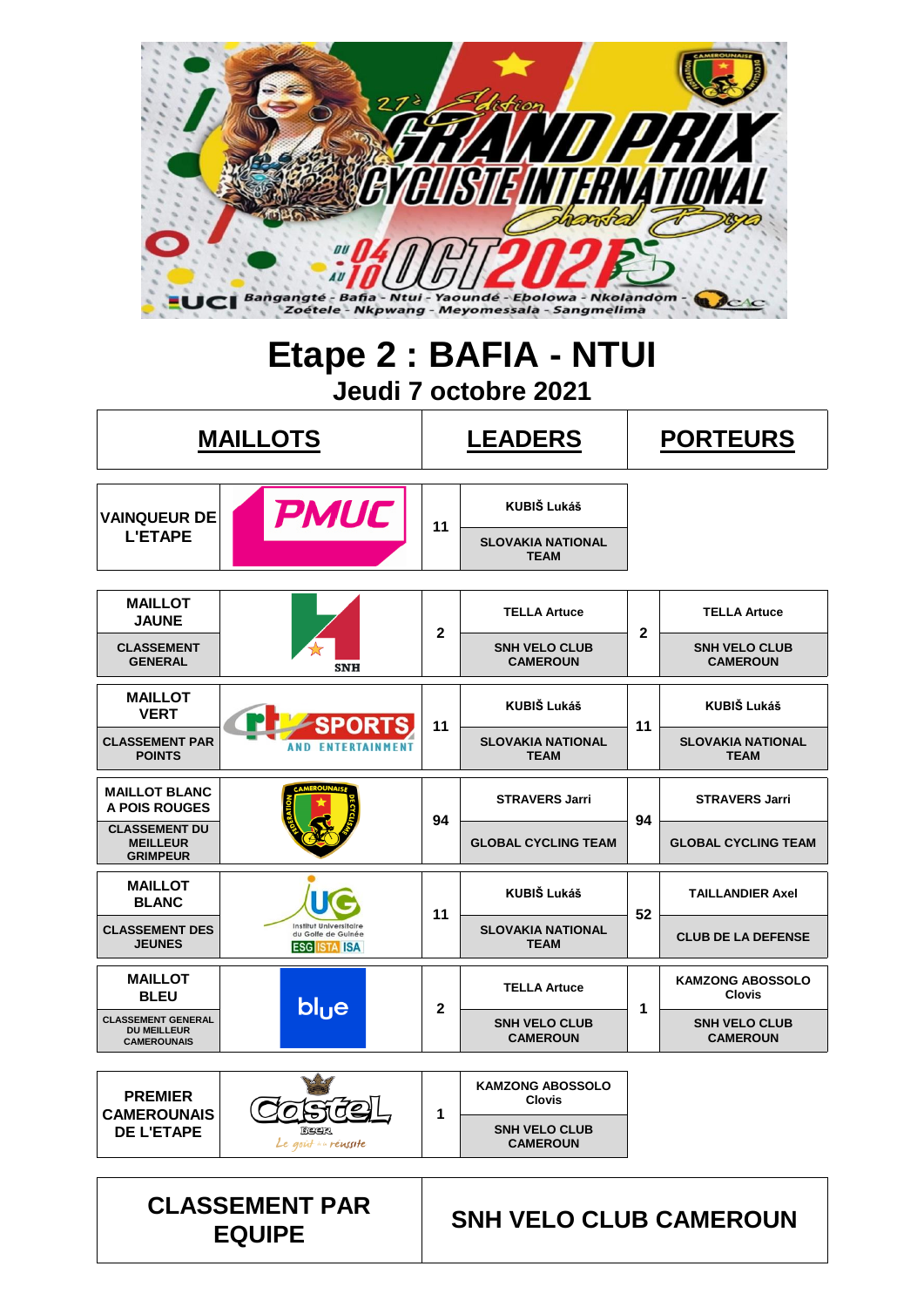

**Organisateur - Organiser :** FEDERATION CAMEROUNAISE DE CYCLISME **Epreuve - Race :** GRAND PRIX INTERNATIONAL CHANTAL BIYA 2021

**Date :** 07/10/2021

## **CLASSEMENT DE L'ETAPE STAGE CLASSIFICATION**

BAFIA - NTUI



**Etape - Stage :** 2

**Distance :** 129.1 km

**Moyenne - Average :** 37.952km/h

| Rang<br>Rank | Dos.<br>Bib | UCI ID      | NOM Prénom<br>Last name First Name | Equipe<br>Team                  | Nat.<br>Nat. | Temps<br>Time | Ecart<br>Gap   | Bonif.<br>Bon. | Pen. |
|--------------|-------------|-------------|------------------------------------|---------------------------------|--------------|---------------|----------------|----------------|------|
| 1            | 11          | 10023479135 | * KUBIŠ Lukáš                      | SLOVAKIA NATIONAL TEAM          | <b>SVK</b>   | 03h24'06"     |                |                |      |
| 2            | 95          | 10023055971 | <b>SCHUURMANS Luuk</b>             | <b>GLOBAL CYCLING TEAM</b>      | NED          | 03h24'06"     |                |                |      |
| 3            | 52          | 10016241521 | * TAILLANDIER Axel                 | CLUB DE LA DEFENSE              | <b>FRA</b>   | 03h24'06"     |                |                |      |
| 4            | 24          | 10061744221 | * DAUMONT Paul                     | <b>BURKINA FASO EQUIPE NATI</b> | <b>BUR</b>   | 03h24'06"     |                |                |      |
| 5            | 75          | 10091576064 | * KLOPPER Christiaan               | MARTIGUES SPORT CYCLIS          | <b>RSA</b>   | 03h24'06"     |                |                |      |
| 6            | 1           | 10007763317 | <b>KAMZONG ABOSSOLO Clovis</b>     | SNH VELO CLUB CAMEROUN          | <b>CMR</b>   | 03h24'06"     |                |                |      |
| 7            | 96          | 10073630357 | SLOOTJES Jordi                     | <b>GLOBAL CYCLING TEAM</b>      | <b>NED</b>   | 03h24'06"     |                |                |      |
| 8            | 5           | 10074935615 | * VOUKENG KEMTSOP Ismael           | SNH VELO CLUB CAMEROUN          | <b>CMR</b>   | 03h24'06"     |                |                |      |
| 9            | 43          | 10064531555 | * KAMDEM FODJO Jordan              | CAMEROUN EQUIPE NATION          | <b>CMR</b>   | 03h24'06"     |                |                |      |
| 10           | 61          | 10008667740 | CISSE Isiaka                       | CÔTE D'IVOIRE EQUIPE NATI       | <b>CIV</b>   | 03h24'06"     |                |                |      |
| 11           | 2           | 10008908826 | <b>TELLA Artuce</b>                | SNH VELO CLUB CAMEROUN          | <b>CMR</b>   | 03h24'06"     |                |                |      |
| 12           | 41          | 10014287070 | <b>BISSA Badoja</b>                | CAMEROUN EQUIPE NATION          | <b>CMR</b>   | 03h24'06"     |                |                |      |
| 13           | 26          | 10061743817 | <b>KONE Souleymane</b>             | BURKINA FASO EQUIPE NATI        | <b>BUR</b>   | 03h24'06"     |                |                |      |
| 14           | 45          | 10054385658 | <b>ZANG ONDOA Jacques</b>          | CAMEROUN EQUIPE NATION          | <b>CMR</b>   | 03h24'06"     |                |                |      |
| 15           | 53          | 10005615472 | <b>GRACZYK Vincent</b>             | CLUB DE LA DEFENSE              | <b>FRA</b>   | 03h24'06"     |                |                |      |
| 16           | 56          | 10015725094 | * COLLUCCINI Nicolas               | CLUB DE LA DEFENSE              | <b>FRA</b>   | 03h24'06"     |                |                |      |
| 17           | 14          | 10015521701 | KAŠKO Dávid                        | SLOVAKIA NATIONAL TEAM          | <b>SVK</b>   | 03h24'06"     |                |                |      |
| 18           | 42          | 10084865482 | * KOSSOKO Sadikou                  | CAMEROUN EQUIPE NATION          | CMR          | 03h24'06"     |                |                |      |
| 19           | 6           | 10074935716 | * KUERE NOUNAWE Rodrigue Eric      | SNH VELO CLUB CAMEROUN          | <b>CMR</b>   | 03h24'14"     | 08"            |                |      |
| 20           | 82          | 10093368948 | <b>DIARRA Sidiki</b>               | MALI EQUIPE NATIONALE           | MLI          | 03h24'14"     | $\mathbf{H}$   |                |      |
| 21           | 4           | 10015622741 | <b>TIENTCHEU Michel</b>            | SNH VELO CLUB CAMEROUN          | CMR          | 03h24'17"     | 11"            |                |      |
| 22           | 12          | 10046019309 | * FOLTÁN Adam                      | SLOVAKIA NATIONAL TEAM          | <b>SVK</b>   | 03h24'30"     | 24"            |                |      |
| 23           | 72          | 10016134619 | ANGELOV Lachezar                   | MARTIGUES SPORT CYCLIS          | <b>BUL</b>   | 03h24'39"     | 33"            |                |      |
| 24           | 71          | 10010590461 | ANDREEV Yordan                     | MARTIGUES SPORT CYCLIS          | <b>BUL</b>   | 03h24'39"     | $\mathbf{H}$   |                |      |
| 25           | 74          | 10026493512 | DE SIMONE Luc                      | MARTIGUES SPORT CYCLIS          | <b>FRA</b>   | 03h24'39"     | п              |                |      |
| 26           | 51          | 10086056259 | NOUVEAU Maxime                     | CLUB DE LA DEFENSE              | <b>FRA</b>   | 03h24'39"     |                |                |      |
| 27           | 44          | 10120006865 | NJOTCHUI FOUEKENG Marios           | CAMEROUN EQUIPE NATION          | <b>CMR</b>   | 03h24'39"     | п              |                |      |
| 28           | 16          | 10046024056 | * GAVENDA Martin                   | SLOVAKIA NATIONAL TEAM          | <b>SVK</b>   | 03h24'39"     | п              |                |      |
| 29           | 93          | 10003332235 | <b>SMITS Florian</b>               | <b>GLOBAL CYCLING TEAM</b>      | <b>NED</b>   | 03h24'39"     |                |                |      |
| 30           | 83          | 10093409061 | <b>TOGOLA Moussa</b>               | MALI EQUIPE NATIONALE           | MLI          | 03h24'43"     | 37"            |                |      |
| 31           | 3           | 10023528645 | YAOU Gadji                         | SNH VELO CLUB CAMEROUN          | <b>CMR</b>   | 03h24'43"     | $\mathbf{H}$   |                |      |
| 32           | 21          | 10061702488 | SORGHO W. Mathias                  | <b>BURKINA FASO EQUIPE NATI</b> | <b>BUR</b>   | 03h25'11"     | 01'05"         |                |      |
| 33           | 46          | 10094786764 | NJIASSE POPOUNA Mamouda            | <b>CAMEROUN EQUIPE NATION</b>   | <b>CMR</b>   | 03h25'11"     | $\blacksquare$ |                |      |
| 34           | 63          | 10015858773 | YOSSI Adama                        | CÔTE D'IVOIRE EQUIPE NATI       | <b>CIV</b>   | 03h25'11"     |                |                |      |
| 35           | 65          | 10010103239 | SANOGO Abou                        | CÔTE D'IVOIRE EQUIPE NATI       | CIV          | 03h25'37"     | 01'31"         |                |      |
| 36           | 81          | 10013638180 | COULIBALY Bréhima                  | MALI EQUIPE NATIONALE           | MLI          | 03h25'37"     | $\mathbf{H}$   |                |      |
| 37           | 13          | 10046046890 | * ROVDER Pavol                     | SLOVAKIA NATIONAL TEAM          | SVK          | 03h25'52"     | 01'46"         |                |      |
| 38           | 64          | 10014286969 | <b>TRAORÉ</b> Souleymane           | CÔTE D'IVOIRE EQUIPE NATI       | <b>CIV</b>   | 03h26'11"     | 02'05"         |                |      |
| 39           | 23          | 10009577116 | YARBANGA Salifou                   | BURKINA FASO EQUIPE NATI        | <b>BUR</b>   | 03h27'48"     | 03'42"         |                |      |
| 40           | 54          | 10015123900 | <b>GUEYDON Julien</b>              | CLUB DE LA DEFENSE              | <b>FRA</b>   | 03h28'14"     | 04'08"         |                |      |
| 41           | 91          | 10013304744 | <b>QUAEDVLIEG Lars</b>             | <b>GLOBAL CYCLING TEAM</b>      | <b>NED</b>   | 03h28'24"     | 04'18"         |                |      |
| 42           | 15          | 10046052247 | * MERTA Filip                      | SLOVAKIA NATIONAL TEAM          | SVK          | 03h28'31"     | 04'25"         |                |      |
| 43           | 94          | 10014277067 | <b>STRAVERS Jarri</b>              | <b>GLOBAL CYCLING TEAM</b>      | <b>NED</b>   | 03h29'11"     | 05'05"         |                |      |
| 44           | 92          | 10007863650 | <b>MERX Peter</b>                  | <b>GLOBAL CYCLING TEAM</b>      | NED          | 03h29'11"     | $\mathbf{H}$   |                |      |
| 45           | 76          | 10052874175 | * VENKOV Ventsislav                | MARTIGUES SPORT CYCLIS          | <b>BUL</b>   | 03h29'15"     | 05'09"         |                |      |
| 46           | 66          | 10065739409 | KOUADIO Kouamé Antoine             | CÔTE D'IVOIRE EQUIPE NATI       | <b>CIV</b>   | 03h29'15"     | $\blacksquare$ |                |      |
| 47           | 62          | 10013646264 | LENGANI Amadou                     | CÔTE D'IVOIRE EQUIPE NATI       | <b>CIV</b>   | 03h29'15"     | $\blacksquare$ |                |      |
| 48           | 32          | 10075803561 | SOWOU Rémi                         | BENIN EQUIPE NATIONALE          | <b>BEN</b>   | 03h29'15"     | $\blacksquare$ |                |      |
| 49           | 33          | 10109242895 | * SODJEDE Ricardo Chilvers         | BENIN EQUIPE NATIONALE          | <b>BEN</b>   | 03h30'00"     | 05'54"         |                |      |

**Copyright © F2Concept - 2021 - retrouvez ces classements sur www.votrecourse.com PHILIPPON Nicolas - +33 6 12 15 61 03 (FRA) - +237 670 397 719**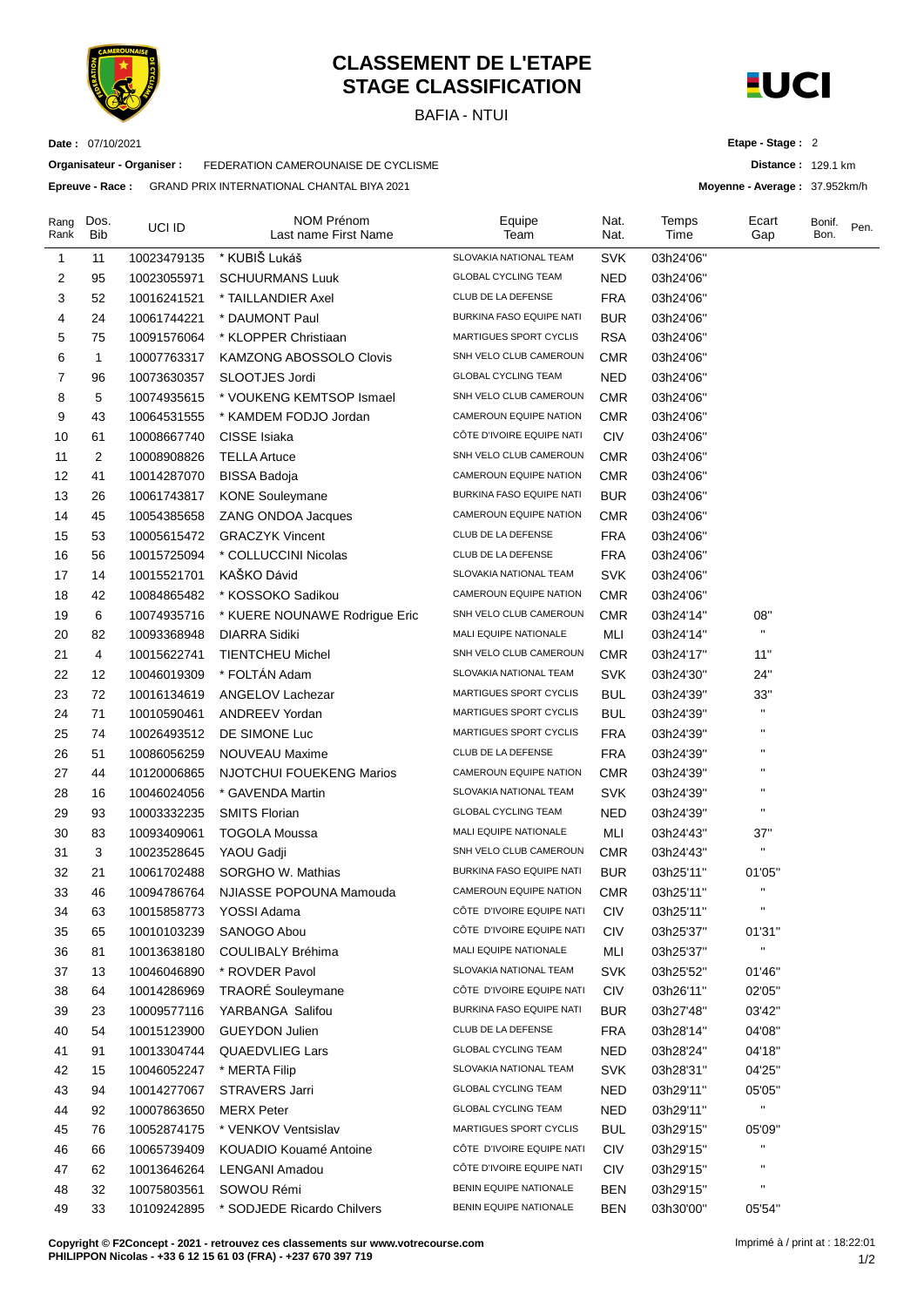| 50  | 85 | 10093452309 | TOGOLA Soumaïla               | <b>MALI EQUIPE NATIONALE</b>    | MLI        | 03h30'02" | 05'56"            |
|-----|----|-------------|-------------------------------|---------------------------------|------------|-----------|-------------------|
| -51 | 73 | 10050617513 | <b>CANNAS Mathieu</b>         | <b>MARTIGUES SPORT CYCLIS</b>   | <b>FRA</b> | 03h30'02" | $^{\prime\prime}$ |
| 52  | 55 | 10014727412 | <b>KERVADEC Stevan</b>        | CLUB DE LA DEFENSE              | <b>FRA</b> | 03h32'37" | 08'31"            |
| 53  | 34 | 10086932996 | * SOUDJI Romuald              | <b>BENIN EQUIPE NATIONALE</b>   | <b>BEN</b> | 03h32'40" | 08'34"            |
| 54  | 31 | 10114659640 | KINNOUHEZAN Honoré            | <b>BENIN EQUIPE NATIONALE</b>   | <b>BEN</b> | 03h47'56" | 23'50"            |
| 55  | 25 | 10023468526 | * NIKIEMA Bachirou            | <b>BURKINA FASO EQUIPE NATI</b> | <b>BUR</b> | 03h52'23" | 28'17"            |
| 56  | 22 | 10064281981 | MONEAN Vinlegdiwaogo Bassirou | <b>BURKINA FASO EQUIPE NATI</b> | <b>BUR</b> | 04h04'03" | 39'57"            |

**Aucun coureur hors-délai / No OTL**

**Nombre de partants : 56**

**Aucun non partant - No DN** S

**Aucun abandon - No DNF**

 $\frac{1}{2}$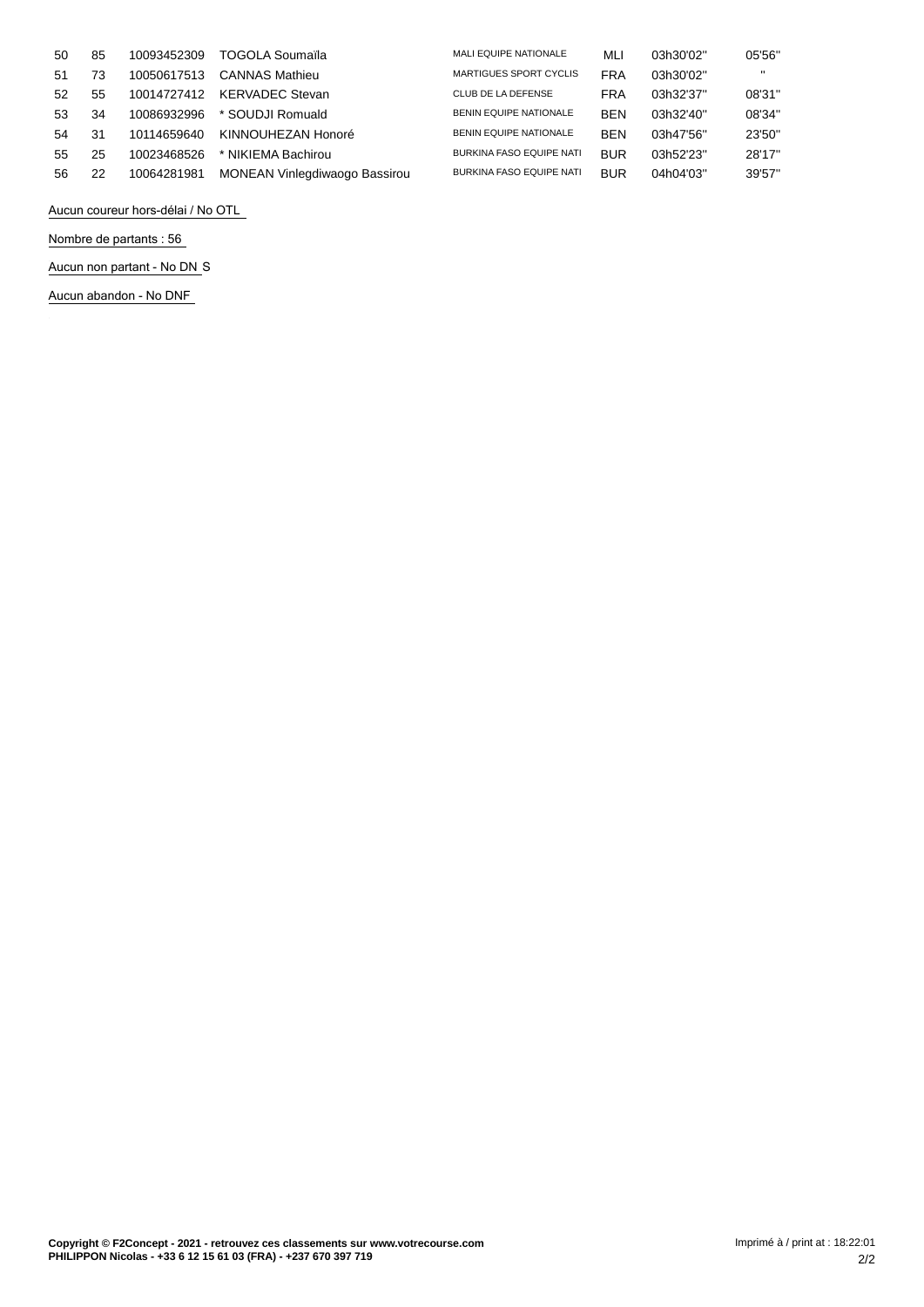

#### **CLASSEMENT GENERAL GENERAL CLASSIFICATION**

BAFIA - NTUI



**Date :** 07/10/2021

**Organisateur - Organiser :** FEDERATION CAMEROUNAISE DE CYCLISME

**Epreuve - Race :** GRAND PRIX INTERNATIONAL CHANTAL BIYA 2021

**Etape - Stage :** 2

**Distance :** 245.2 km

**Moyenne - Average :** 37.721km/h

| Rang<br>Rank   | Dos.<br>Bib | UCI ID      | NOM Prénom<br>Last name First Name | Equipe<br>Team               | Nat.<br>Nat. | Temps<br>Time | Ecart<br>Gap            |
|----------------|-------------|-------------|------------------------------------|------------------------------|--------------|---------------|-------------------------|
| 1              | 2           | 10008908826 | <b>TELLA Artuce</b>                | SNH VELO CLUB CAMEROUN       | <b>CMR</b>   | 06h30'01"     |                         |
| 2              | 11          | 10023479135 | * KUBIŠ Lukáš                      | SLOVAKIA NATIONAL TEAM       | <b>SVK</b>   | 06h30'16"     | 15"                     |
| 3              | 96          | 10073630357 | SLOOTJES Jordi                     | <b>GLOBAL CYCLING TEAM</b>   | NED          | 06h30'16"     | $\mathbf{u}$            |
| 4              | 1           | 10007763317 | <b>KAMZONG ABOSSOLO Clovis</b>     | SNH VELO CLUB CAMEROUN       | <b>CMR</b>   | 06h30'16"     | $\mathbf{u}$            |
| 5              | 52          | 10016241521 | * TAILLANDIER Axel                 | CLUB DE LA DEFENSE           | <b>FRA</b>   | 06h30'18"     | 17"                     |
| 6              | 24          | 10061744221 | * DAUMONT Paul                     | BURKINA FASO EQUIPE NATIONA  | <b>BUR</b>   | 06h30'18"     | $\mathbf{H}$            |
| $\overline{7}$ | 75          | 10091576064 | * KLOPPER Christiaan               | MARTIGUES SPORT CYCLISME     | <b>RSA</b>   | 06h30'18"     | $\mathbf{H}$            |
| 8              | 95          | 10023055971 | <b>SCHUURMANS Luuk</b>             | <b>GLOBAL CYCLING TEAM</b>   | <b>NED</b>   | 06h30'18"     | $\mathbf{H}$            |
| 9              | 5           | 10074935615 | * VOUKENG KEMTSOP Ismael           | SNH VELO CLUB CAMEROUN       | <b>CMR</b>   | 06h30'18"     | $\mathbf{H}$            |
| 10             | 41          | 10014287070 | <b>BISSA Badoja</b>                | CAMEROUN EQUIPE NATIONALE    | <b>CMR</b>   | 06h30'18"     | $\mathbf{H}$            |
| 11             | 43          | 10064531555 | * KAMDEM FODJO Jordan              | CAMEROUN EQUIPE NATIONALE    | <b>CMR</b>   | 06h30'18"     | $\mathbf{H}$            |
| 12             | 42          | 10084865482 | * KOSSOKO Sadikou                  | CAMEROUN EQUIPE NATIONALE    | <b>CMR</b>   | 06h30'18"     | $\mathbf{H}$            |
| 13             | 26          | 10061743817 | <b>KONE Souleymane</b>             | BURKINA FASO EQUIPE NATIONA  | <b>BUR</b>   | 06h30'18"     | $\mathbf{H}$            |
| 14             | 56          | 10015725094 | * COLLUCCINI Nicolas               | CLUB DE LA DEFENSE           | FRA          | 06h30'18"     | $\mathbf{H}$            |
| 15             | 61          | 10008667740 | CISSE Isiaka                       | CÔTE D'IVOIRE EQUIPE NATIONA | <b>CIV</b>   | 06h30'18"     | $\mathbf{H}$            |
| 16             | 53          | 10005615472 | <b>GRACZYK Vincent</b>             | CLUB DE LA DEFENSE           | <b>FRA</b>   | 06h30'18"     | $\mathbf{H}$            |
| 17             | 14          | 10015521701 | KAŠKO Dávid                        | SLOVAKIA NATIONAL TEAM       | <b>SVK</b>   | 06h30'18"     | $\mathbf{H}$            |
| 18             | 6           | 10074935716 | * KUERE NOUNAWE Rodrigue Eric      | SNH VELO CLUB CAMEROUN       | <b>CMR</b>   | 06h30'26"     | 25"                     |
| 19             | 82          | 10093368948 | <b>DIARRA Sidiki</b>               | MALI EQUIPE NATIONALE        | MLI          | 06h30'26"     | $\mathbf{u}$            |
| 20             | 4           | 10015622741 | <b>TIENTCHEU Michel</b>            | SNH VELO CLUB CAMEROUN       | <b>CMR</b>   | 06h30'29"     | 28"                     |
| 21             | 12          | 10046019309 | * FOLTÁN Adam                      | SLOVAKIA NATIONAL TEAM       | <b>SVK</b>   | 06h30'42"     | 41"                     |
| 22             | 45          | 10054385658 | ZANG ONDOA Jacques                 | CAMEROUN EQUIPE NATIONALE    | <b>CMR</b>   | 06h30'45"     | 44"                     |
| 23             | 71          | 10010590461 | ANDREEV Yordan                     | MARTIGUES SPORT CYCLISME     | BUL          | 06h30'51"     | 50"                     |
| 24             | 72          | 10016134619 | ANGELOV Lachezar                   | MARTIGUES SPORT CYCLISME     | BUL          | 06h30'51"     | $\mathbf{u}$            |
| 25             | 93          | 10003332235 | <b>SMITS Florian</b>               | <b>GLOBAL CYCLING TEAM</b>   | NED          | 06h30'51"     | $\mathbf{H}$            |
| 26             | 51          | 10086056259 | NOUVEAU Maxime                     | CLUB DE LA DEFENSE           | FRA          | 06h31'18"     | 01'17"                  |
| 27             | 21          | 10061702488 | SORGHO W. Mathias                  | BURKINA FASO EQUIPE NATIONA  | <b>BUR</b>   | 06h31'23"     | 01'22"                  |
| 28             | 44          | 10120006865 | <b>NJOTCHUI FOUEKENG Marios</b>    | CAMEROUN EQUIPE NATIONALE    | <b>CMR</b>   | 06h31'35"     | 01'34"                  |
| 29             | 3           | 10023528645 | YAOU Gadji                         | SNH VELO CLUB CAMEROUN       | <b>CMR</b>   | 06h31'39"     | 01'38"                  |
| 30             | 65          | 10010103239 | SANOGO Abou                        | CÔTE D'IVOIRE EQUIPE NATION  | <b>CIV</b>   | 06h31'49"     | 01'48"                  |
| 31             | 63          | 10015858773 | YOSSI Adama                        | CÔTE D'IVOIRE EQUIPE NATION  | <b>CIV</b>   | 06h32'07"     | 02'06"                  |
| 32             | 64          | 10014286969 | TRAORÉ Souleymane                  | CÔTE D'IVOIRE EQUIPE NATION  | <b>CIV</b>   | 06h32'23"     | 02'22"                  |
| 33             | 13          | 10046046890 | * ROVDER Pavol                     | SLOVAKIA NATIONAL TEAM       | <b>SVK</b>   | 06h32'31"     | 02'30"                  |
| 34             | 46          | 10094786764 | NJIASSE POPOUNA Mamouda            | CAMEROUN EQUIPE NATIONALE    | <b>CMR</b>   | 06h33'05"     | 03'04"                  |
| 35             | 16          | 10046024056 | * GAVENDA Martin                   | SLOVAKIA NATIONAL TEAM       | <b>SVK</b>   | 06h33'18"     | 03'17"                  |
| 36             | 54          | 10015123900 | <b>GUEYDON Julien</b>              | CLUB DE LA DEFENSE           | <b>FRA</b>   | 06h34'26"     | 04'25"                  |
| 37             | 91          | 10013304744 | <b>QUAEDVLIEG Lars</b>             | <b>GLOBAL CYCLING TEAM</b>   | <b>NED</b>   | 06h34'36"     | 04'35"                  |
| 38             | 23          | 10009577116 | YARBANGA Salifou                   | BURKINA FASO EQUIPE NATIONA  | <b>BUR</b>   | 06h34'37"     | 04'36"                  |
| 39             | 94          | 10014277067 | STRAVERS Jarri                     | <b>GLOBAL CYCLING TEAM</b>   | <b>NED</b>   | 06h35'23"     | 05'22"                  |
| 40             | 92          | 10007863650 | <b>MERX Peter</b>                  | <b>GLOBAL CYCLING TEAM</b>   | <b>NED</b>   | 06h35'23"     | $\mathbf{H}_\mathrm{c}$ |
| 41             | 15          | 10046052247 | * MERTA Filip                      | SLOVAKIA NATIONAL TEAM       | <b>SVK</b>   | 06h35'27"     | 05'26"                  |
| 42             | 74          | 10026493512 | DE SIMONE Luc                      | MARTIGUES SPORT CYCLISME     | FRA          | 06h36'08"     | 06'07"                  |
| 43             | 76          | 10052874175 | * VENKOV Ventsislav                | MARTIGUES SPORT CYCLISME     | BUL          | 06h36'11"     | 06'10"                  |
| 44             | 73          | 10050617513 | <b>CANNAS Mathieu</b>              | MARTIGUES SPORT CYCLISME     | FRA          | 06h39'38"     | 09'37"                  |
| 45             | 83          | 10093409061 | <b>TOGOLA Moussa</b>               | MALI EQUIPE NATIONALE        | MLI          | 06h50'56"     | 20'55"                  |
| 46             | 81          | 10013638180 | COULIBALY Bréhima                  | MALI EQUIPE NATIONALE        | MLI          | 06h51'48"     | 21'47"                  |
| 47             | 62          | 10013646264 | LENGANI Amadou                     | CÔTE D'IVOIRE EQUIPE NATIONA | <b>CIV</b>   | 06h55'28"     | 25'27"                  |
| 48             | 32          | 10075803561 | SOWOU Rémi                         | BENIN EQUIPE NATIONALE       | <b>BEN</b>   | 06h55'30"     | 25'29"                  |
| 49             | 55          | 10014727412 | <b>KERVADEC Stevan</b>             | CLUB DE LA DEFENSE           | <b>FRA</b>   | 07h00'52"     | 30'51"                  |
|                |             |             |                                    |                              |              |               |                         |

**Copyright © F2Concept - 2021 - retrouvez ces classements sur www.votrecourse.com PHILIPPON Nicolas - +33 6 12 15 61 03 (FRA) - +237 670 397 719**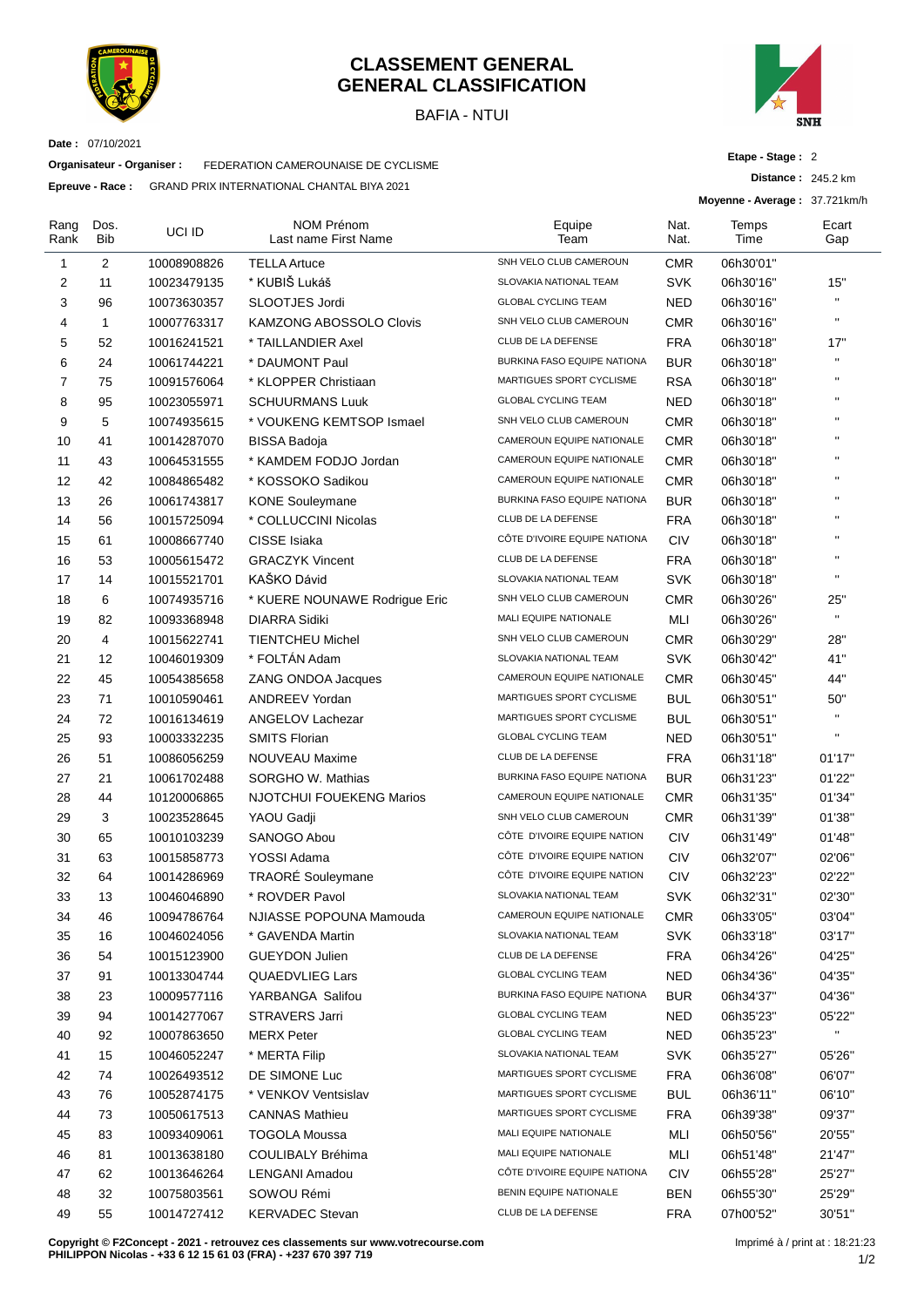| 50 | 25 | 10023468526 | * NIKIEMA Bachirou            | BURKINA FASO EQUIPE NATIONA        | <b>BUR</b> | 07h01'41" | 31'40" |
|----|----|-------------|-------------------------------|------------------------------------|------------|-----------|--------|
| 51 | 33 | 10109242895 | * SODJEDE Ricardo Chilvers    | <b>BENIN EQUIPE NATIONALE</b>      | <b>BEN</b> | 07h03'29" | 33'28" |
| 52 | 66 | 10065739409 | KOUADIO Kouamé Antoine        | CÔTE D'IVOIRE EQUIPE NATION        | CIV        | 07h05'33" | 35'32" |
| 53 | 34 | 10086932996 | * SOUDJI Romuald              | <b>BENIN EQUIPE NATIONALE</b>      | <b>BEN</b> | 07h05'58" | 35'57" |
| 54 | 22 | 10064281981 | MONEAN Vinlegdiwaogo Bassirou | <b>BURKINA FASO EQUIPE NATIONA</b> | <b>BUR</b> | 07h10'59" | 40'58" |
| 55 | 85 | 10093452309 | TOGOLA Soumaïla               | MALI EQUIPE NATIONALE              | MLI        | 07h13'01" | 43'00" |
| 56 | 31 | 10114659640 | KINNOUHEZAN Honoré            | <b>BENIN EQUIPE NATIONALE</b>      | <b>BEN</b> | 07h25'46" | 55'45" |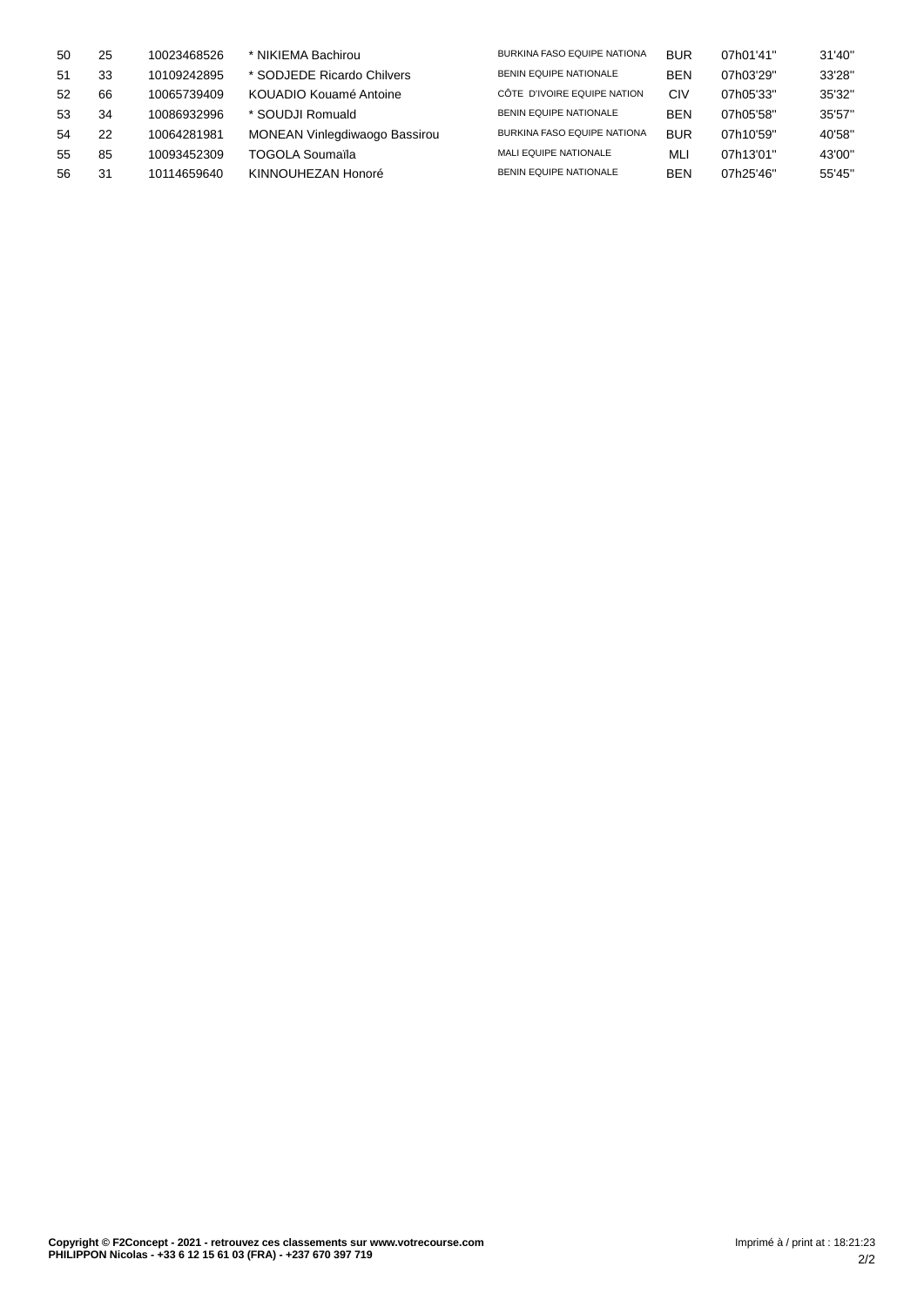

#### BAFIA - NTUI **CLASSEMENT PAR POINTS POINTS CLASSIFICATION**



**Date :** 07/10/2021

#### **Organisateur - Organiser :** FEDERATION CAMEROUNAISE DE CYCLISME

### **Epreuve - Race :** GRAND PRIX INTERNATIONAL CHANTAL BIYA 2021

| Rg             | Dos. | Nom Prénom                         | Nat.       | Equipe     | Pts            | Bon. | Rq<br><b>Rk</b> | Dos.<br>Bib.   | Nom Prénom<br>Last name First name | UCI ID                     | Equipe<br>Team    | Pts |
|----------------|------|------------------------------------|------------|------------|----------------|------|-----------------|----------------|------------------------------------|----------------------------|-------------------|-----|
|                |      | km 34.2 - SPRINT INTERMEDIAIRE N°1 |            |            |                |      | $\mathbf{1}$    | 11             | KUBIŠ Lukáš                        | 10023479135                | <b>SVK</b>        | 25  |
|                |      |                                    |            |            |                |      | $\overline{2}$  | $\overline{2}$ | <b>TELLA Artuce</b>                | 10008908826                | SNH               | 18  |
| 1              | 25   | <b>NIKIEMA Bachirou</b>            | <b>BUR</b> | <b>BUR</b> | 3              |      | 3               | 96             | SLOOTJES Jordi                     | 10073630357                | GLO               | 16  |
| $\overline{2}$ | 45   | <b>ZANG ONDOA Jacques</b>          | <b>CMR</b> | <b>CMR</b> | 2              |      | $\overline{4}$  | 52             | <b>TAILLANDIER Axel</b>            | 10016241521                | <b>DEF</b>        | 16  |
|                |      |                                    |            |            |                |      | 5               | 24             | <b>DAUMONT Paul</b>                | 10061744221                | <b>BUR</b>        | 14  |
| 3              | 6    | <b>KUERE NOUNAWE Rodrique Eric</b> | <b>CMR</b> | <b>SNH</b> | $\mathbf{1}$   |      | 6               | $\mathbf{1}$   | KAMZONG ABOSSOLO Clovis            | 10007763317                | SNH               | 13  |
|                |      |                                    |            |            |                |      | $\overline{7}$  | 95             | <b>SCHUURMANS Luuk</b>             | 10023055971                | GLO               | 12  |
|                |      | km 89.3 - SPRNT INTERMEDIAIRE N°2  |            |            |                |      | 8               | 75             | <b>KLOPPER Christiaan</b>          | 10091576064                | <b>MSC</b>        |     |
|                |      |                                    |            |            |                |      | 9               | 5              | <b>VOUKENG KEMTSOP Ismael</b>      | 10074935615                | SNH               |     |
| 1              | 24   | <b>DAUMONT Paul</b>                | <b>BUR</b> | <b>BUR</b> | 3              |      | 10              | 41             | <b>BISSA Badoja</b>                | 10014287070                | <b>CMR</b>        |     |
|                |      |                                    |            |            |                |      | 11              | 42             | KOSSOKO Sadikou                    | 10084865482                | <b>CMR</b>        |     |
| 2              | 26   | <b>KONE Souleymane</b>             | <b>BUR</b> | <b>BUR</b> | $\overline{2}$ |      | 12              | 12             | FOLTÁN Adam                        | 10046019309                | <b>SVK</b>        |     |
| 3              | 14   | KAŠKO Dávid                        | <b>SVK</b> | <b>SVK</b> | $\mathbf{1}$   |      | 13              | 25             | <b>NIKIEMA Bachirou</b>            | 10023468526                | <b>BUR</b>        |     |
|                |      |                                    |            |            |                |      | 14              | 6              | <b>KUERE NOUNAWE Rodrique Eric</b> | 10074935716                | SNH               |     |
| Arrivée        |      |                                    |            |            |                |      | 15              | 43             | KAMDEM FODJO Jordan                | 10064531555                | <b>CMR</b>        |     |
|                |      |                                    |            |            |                |      | 16              | 26             | <b>KONE Souleymane</b>             | 10061743817                | <b>BUR</b>        |     |
| 1              | 11   | KUBIŠ Lukáš                        | <b>SVK</b> | <b>SVK</b> | 15             |      | 17              | 45             | ZANG ONDOA Jacques                 | 10054385658                | <b>CMR</b>        |     |
|                |      |                                    |            |            |                |      | 18              | 94             | STRAVERS Jarri                     | 10014277067                | GLO               |     |
| $\overline{2}$ | 95   | <b>SCHUURMANS Luuk</b>             | <b>NED</b> | GLO        | 12             |      | 19              | 61             | CISSE Isiaka                       | 10008667740                | CIV               |     |
| 3              | 52   | <b>TAILLANDIER Axel</b>            | <b>FRA</b> | <b>DEF</b> | 10             |      | 20              | 14             | KAŠKO Dávid<br><b>ROVDER Pavol</b> | 10015521701                | <b>SVK</b>        |     |
| 4              | 24   | <b>DAUMONT Paul</b>                | <b>BUR</b> | <b>BUR</b> | 8              |      | 21<br>22        | 13<br>92       | <b>MERX Peter</b>                  | 10046046890<br>10007863650 | <b>SVK</b><br>GLO |     |
| 5              | 75   | <b>KLOPPER Christiaan</b>          | <b>RSA</b> | <b>MSC</b> | 6              |      |                 |                |                                    |                            |                   |     |
| 6              |      | KAMZONG ABOSSOLO Clovis            | <b>CMR</b> | SNH        | 5              |      |                 |                |                                    |                            |                   |     |
| 7              | 96   | SLOOTJES Jordi                     | <b>NED</b> | GLO        | $\overline{4}$ |      |                 |                |                                    |                            |                   |     |
| 8              | 5    | <b>VOUKENG KEMTSOP Ismael</b>      | <b>CMR</b> | <b>SNH</b> | 3              |      |                 |                |                                    |                            |                   |     |
| 9              | 43   | KAMDEM FODJO Jordan                | <b>CMR</b> | <b>CMR</b> | 2              |      |                 |                |                                    |                            |                   |     |
| 10             | 61   | CISSE Isiaka                       | CIV        | <b>CIV</b> | 1              |      |                 |                |                                    |                            |                   |     |

**Etape - Stage :** 2

#### **Classement de l'étape - Stage classification Classement général - General classification**

| Nat.       | Equipe     | Pts            | Bon. | Rg<br>Rk       | Dos.<br>Bib. | Nom Prénom<br>Last name First name | UCI ID      | Equipe<br>Team | Pts            |
|------------|------------|----------------|------|----------------|--------------|------------------------------------|-------------|----------------|----------------|
|            |            |                |      | 1              | 11           | KUBIŠ Lukáš                        | 10023479135 | <b>SVK</b>     | 25             |
|            |            |                |      | $\overline{2}$ | 2            | <b>TELLA Artuce</b>                | 10008908826 | <b>SNH</b>     | 18             |
| <b>BUR</b> | <b>BUR</b> | 3              |      | 3              | 96           | SLOOTJES Jordi                     | 10073630357 | GLO            | 16             |
|            |            |                |      | 4              | 52           | <b>TAILLANDIER Axel</b>            | 10016241521 | <b>DEF</b>     | 16             |
| CMR        | <b>CMR</b> | $\overline{2}$ |      | 5              | 24           | <b>DAUMONT Paul</b>                | 10061744221 | <b>BUR</b>     | 14             |
| CMR        | <b>SNH</b> | 1              |      | 6              | $\mathbf{1}$ | <b>KAMZONG ABOSSOLO Clovis</b>     | 10007763317 | <b>SNH</b>     | 13             |
|            |            |                |      | 7              | 95           | <b>SCHUURMANS Luuk</b>             | 10023055971 | GLO            | 12             |
|            |            |                |      | 8              | 75           | <b>KLOPPER Christiaan</b>          | 10091576064 | <b>MSC</b>     | $\overline{7}$ |
|            |            |                |      | 9              | 5            | <b>VOUKENG KEMTSOP Ismael</b>      | 10074935615 | <b>SNH</b>     | 5              |
| <b>BUR</b> | <b>BUR</b> | 3              |      | 10             | 41           | <b>BISSA Badoja</b>                | 10014287070 | <b>CMR</b>     | 5              |
|            |            |                |      | 11             | 42           | KOSSOKO Sadikou                    | 10084865482 | <b>CMR</b>     | $\overline{4}$ |
| <b>BUR</b> | <b>BUR</b> | 2              |      | 12             | 12           | FOLTÁN Adam                        | 10046019309 | <b>SVK</b>     | 3              |
| <b>SVK</b> | <b>SVK</b> | 1              |      | 13             | 25           | NIKIEMA Bachirou                   | 10023468526 | <b>BUR</b>     | 3              |
|            |            |                |      | 14             | 6            | <b>KUERE NOUNAWE Rodrique Eric</b> | 10074935716 | <b>SNH</b>     | 3              |
|            |            |                |      | 15             | 43           | KAMDEM FODJO Jordan                | 10064531555 | <b>CMR</b>     | $\overline{2}$ |
|            |            |                |      | 16             | 26           | <b>KONE Souleymane</b>             | 10061743817 | <b>BUR</b>     | $\overline{2}$ |
|            |            |                |      | 17             | 45           | ZANG ONDOA Jacques                 | 10054385658 | <b>CMR</b>     | $\overline{2}$ |
| <b>SVK</b> | <b>SVK</b> | 15             |      | 18             | 94           | <b>STRAVERS Jarri</b>              | 10014277067 | GLO            | $\overline{2}$ |
| NED        | <b>GLO</b> | 12             |      | 19             | 61           | CISSE Isiaka                       | 10008667740 | CIV            | 1              |
|            |            |                |      | 20             | 14           | KAŠKO Dávid                        | 10015521701 | <b>SVK</b>     | 1              |
| FRA        | <b>DEF</b> | 10             |      | 21             | 13           | <b>ROVDER Pavol</b>                | 10046046890 | <b>SVK</b>     | 1              |
| <b>BUR</b> | <b>BUR</b> | 8              |      | 22             | 92           | <b>MERX</b> Peter                  | 10007863650 | GLO            | 1              |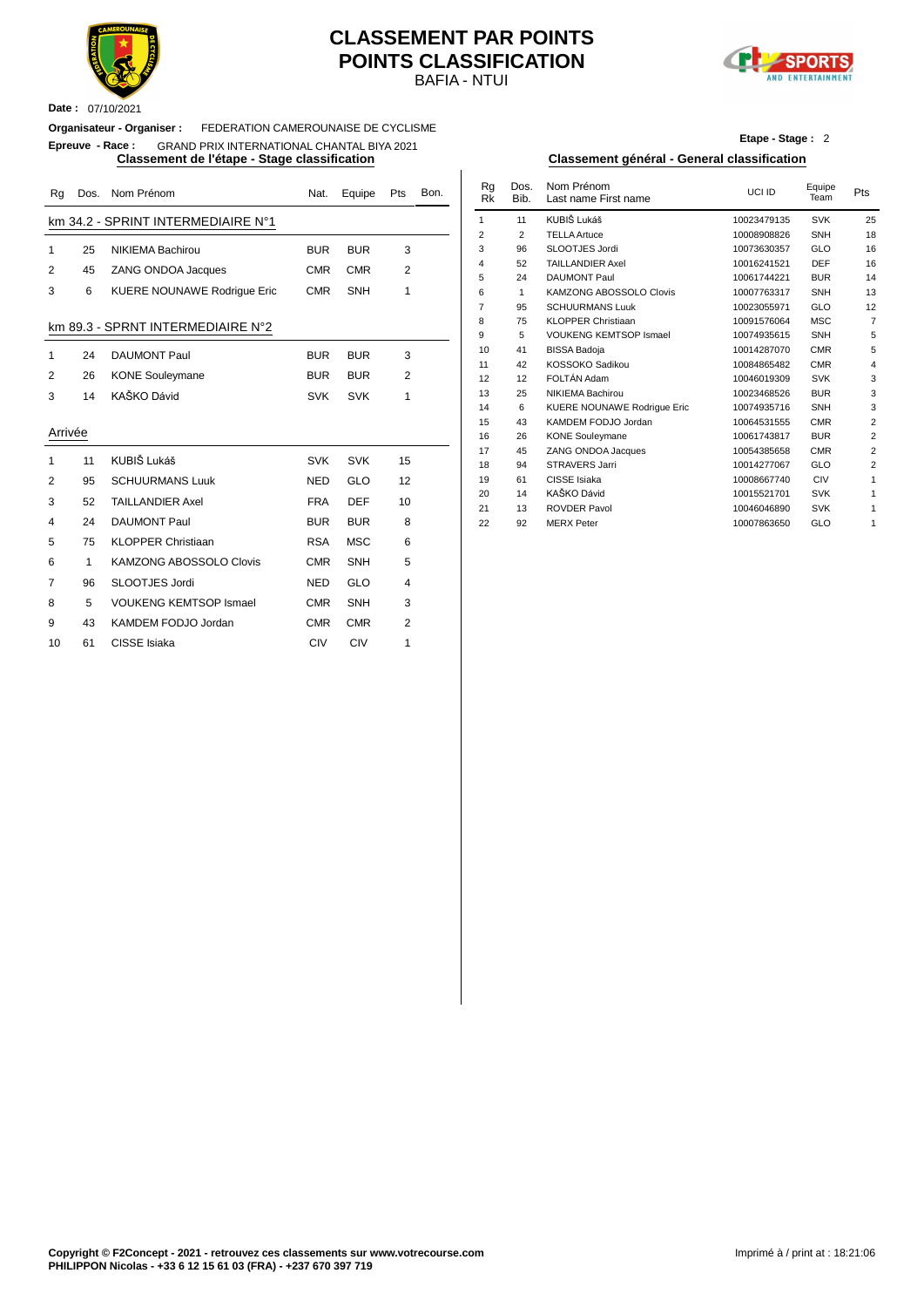

### **MEILLEUR GRIMPEUR MOUNTAIN CLASSIFICATION**

BAFIA - NTUI



07/10/2021 **Date :**

#### FEDERATION CAMEROUNAISE DE CYCLISME **Organisateur - Organiser :**

 $E$ preuve - **Race** : GRAND PRIX INTERNATIONAL CHANTAL BIYA 2021

#### **Classement de l'étape - Stage classification Classement général - General classification**

| Rg<br>Rk | <b>Bib</b> | Dos. Nom Prénom<br>Last name First name | Nat.       | Equipe<br>Team | Pts | Bon. | Rg<br>Rk       | Dos<br>Bit     |
|----------|------------|-----------------------------------------|------------|----------------|-----|------|----------------|----------------|
|          |            | km 126.3 - GPM n°1 (3° catégorie)       |            |                |     |      |                | 94             |
|          | 24         | <b>DAUMONT Paul</b>                     | <b>BUR</b> | <b>BUR</b>     | 6   |      | $\overline{2}$ | 2              |
|          | 11         | KUBIŠ Lukáš                             | <b>SVK</b> | <b>SVK</b>     | 4   |      | 3              | 24             |
| 3        | 5          | <b>VOUKENG KEMTSOP Ismael</b>           | <b>CMR</b> | <b>SNH</b>     | 2   |      | 4              | 11             |
|          |            |                                         |            |                |     |      | Е              | 1 <sub>1</sub> |

| Etape - Stage: 2 |  |  |
|------------------|--|--|
|                  |  |  |

| Bon. |   | Rq<br>Rk | Dos.<br><b>Bib</b> | Nom Prénom<br>Last name First name | UCLID       | Equipe<br>Team | Pts            |
|------|---|----------|--------------------|------------------------------------|-------------|----------------|----------------|
|      | 1 |          | 94                 | <b>STRAVERS Jarri</b>              | 10014277067 | GLO            | 10             |
|      | 2 |          | 2                  | <b>TELLA Artuce</b>                | 10008908826 | <b>SNH</b>     | 6              |
|      | 3 |          | 24                 | <b>DAUMONT Paul</b>                | 10061744221 | <b>BUR</b>     | 6              |
|      | 4 |          | 11                 | KUBIŠ Lukáš                        | 10023479135 | <b>SVK</b>     | $\overline{4}$ |
|      | 5 |          | 14                 | KAŠKO Dávid                        | 10015521701 | <b>SVK</b>     | $\overline{4}$ |
|      | 6 |          | 5                  | <b>VOUKENG KEMTSOP Ismael</b>      | 10074935615 | <b>SNH</b>     | 2              |
|      | 7 |          | 4                  | <b>TIENTCHEU Michel</b>            | 10015622741 | <b>SNH</b>     | 2              |
|      | 8 |          | 93                 | <b>SMITS Florian</b>               | 10003332235 | GLO            | 2              |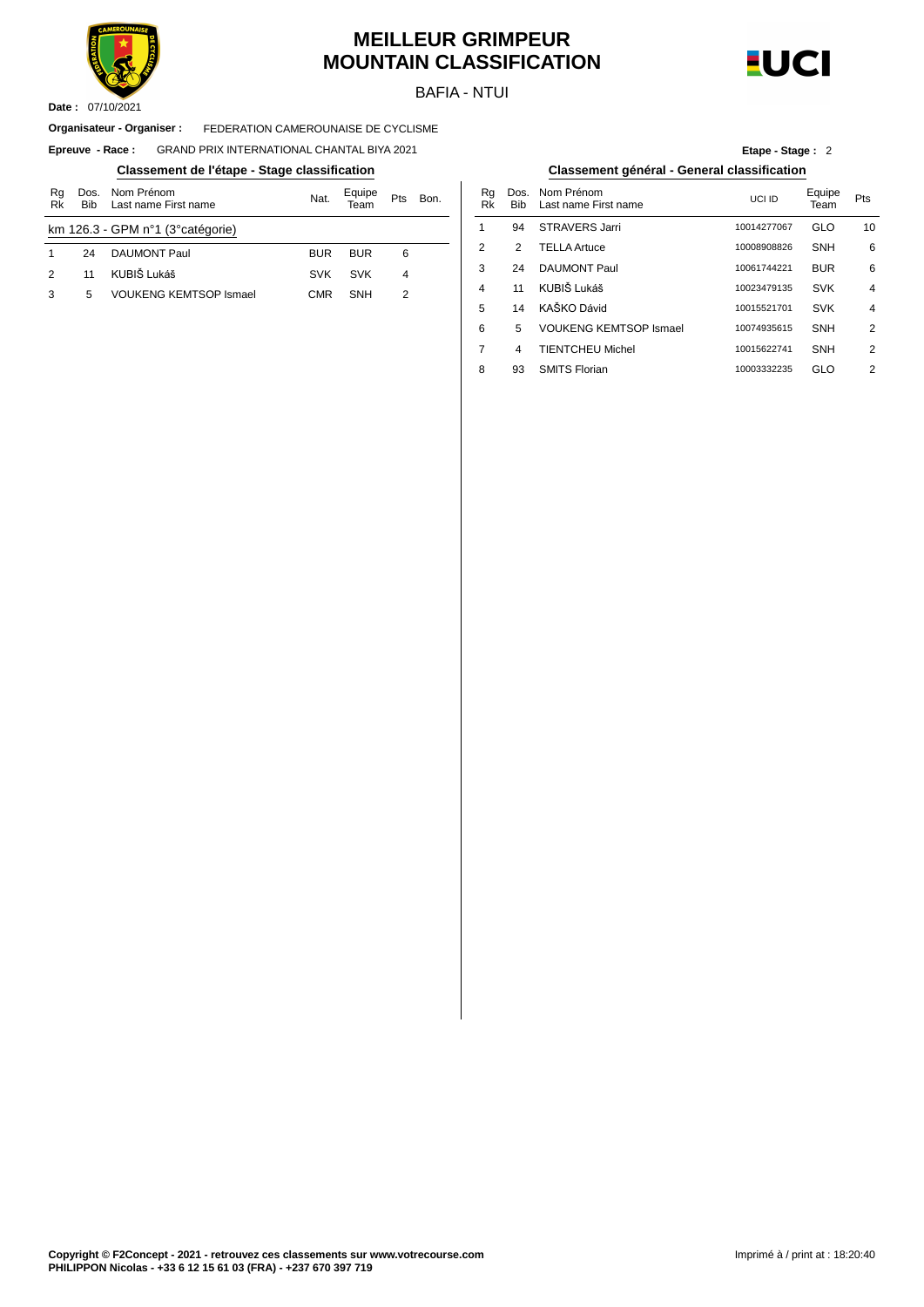

#### BAFIA - NTUI **CLASSEMENT GENERAL DES JEUNES BEST YOUNG GENERAL CLASSIFICATION**



**Etape - Stage :** 2

**Distance :** 245.2 km

| Organisateur - Organiser : | FEDERATION CAMEROUNAISE DE CYCLISME |
|----------------------------|-------------------------------------|
|                            |                                     |

#### **Epreuve - Race :** GRAND PRIX INTERNATIONAL CHANTAL BIYA 2021

| Rang<br>Rank | Dos.<br><b>Bib</b> | <b>NOM Prénom</b><br>Last name First Name | Equipe<br>Team                       | <b>UCLID</b> | Temps<br>Time | Ecart<br>Gap   |
|--------------|--------------------|-------------------------------------------|--------------------------------------|--------------|---------------|----------------|
|              | 11                 | KUBIŠ Lukáš                               | SLOVAKIA NATIONAL TEAM               | 10023479135  | 06h30'16"     |                |
| 2            | 52                 | <b>TAILLANDIER Axel</b>                   | <b>CLUB DE LA DEFENSE</b>            | 10016241521  | 06h30'18"     | 02"            |
| 3            | 24                 | <b>DAUMONT Paul</b>                       | <b>BURKINA FASO EQUIPE NATIONALE</b> | 10061744221  | 06h30'18"     | $\mathbf{H}$   |
| 4            | 75                 | <b>KLOPPER Christiaan</b>                 | <b>MARTIGUES SPORT CYCLISME</b>      | 10091576064  | 06h30'18"     | $\mathbf{H}$   |
| 5            | 5                  | <b>VOUKENG KEMTSOP Ismael</b>             | SNH VELO CLUB CAMEROUN               | 10074935615  | 06h30'18"     | $\mathbf{H}$   |
| 6            | 43                 | KAMDEM FODJO Jordan                       | <b>CAMEROUN EQUIPE NATIONALE</b>     | 10064531555  | 06h30'18"     | $\mathbf{H}$   |
| 7            | 42                 | KOSSOKO Sadikou                           | <b>CAMEROUN EQUIPE NATIONALE</b>     | 10084865482  | 06h30'18"     | $\mathbf{H}$   |
| 8            | 56                 | <b>COLLUCCINI Nicolas</b>                 | <b>CLUB DE LA DEFENSE</b>            | 10015725094  | 06h30'18"     | $\blacksquare$ |
| 9            | 6                  | <b>KUERE NOUNAWE Rodrigue Eric</b>        | SNH VELO CLUB CAMEROUN               | 10074935716  | 06h30'26"     | 10"            |
| 10           | 12 <sup>2</sup>    | FOLTÁN Adam                               | SLOVAKIA NATIONAL TEAM               | 10046019309  | 06h30'42"     | 26"            |
| 11           | 13                 | <b>ROVDER Pavol</b>                       | SLOVAKIA NATIONAL TEAM               | 10046046890  | 06h32'31"     | 02'15"         |
| 12           | 16                 | <b>GAVENDA Martin</b>                     | SLOVAKIA NATIONAL TEAM               | 10046024056  | 06h33'18"     | 03'02"         |
| 13           | 15                 | <b>MERTA Filip</b>                        | SLOVAKIA NATIONAL TEAM               | 10046052247  | 06h35'27"     | 05'11"         |
| 14           | 76                 | <b>VENKOV Ventsislav</b>                  | <b>MARTIGUES SPORT CYCLISME</b>      | 10052874175  | 06h36'11"     | 05'55"         |
| 15           | 25                 | NIKIEMA Bachirou                          | <b>BURKINA FASO EQUIPE NATIONALE</b> | 10023468526  | 07h01'41"     | 31'25"         |
| 16           | 33                 | <b>SODJEDE Ricardo Chilvers</b>           | <b>BENIN EQUIPE NATIONALE</b>        | 10109242895  | 07h03'29"     | 33'13"         |
| 17           | 34                 | SOUDJI Romuald                            | <b>BENIN EQUIPE NATIONALE</b>        | 10086932996  | 07h05'58"     | 35'42"         |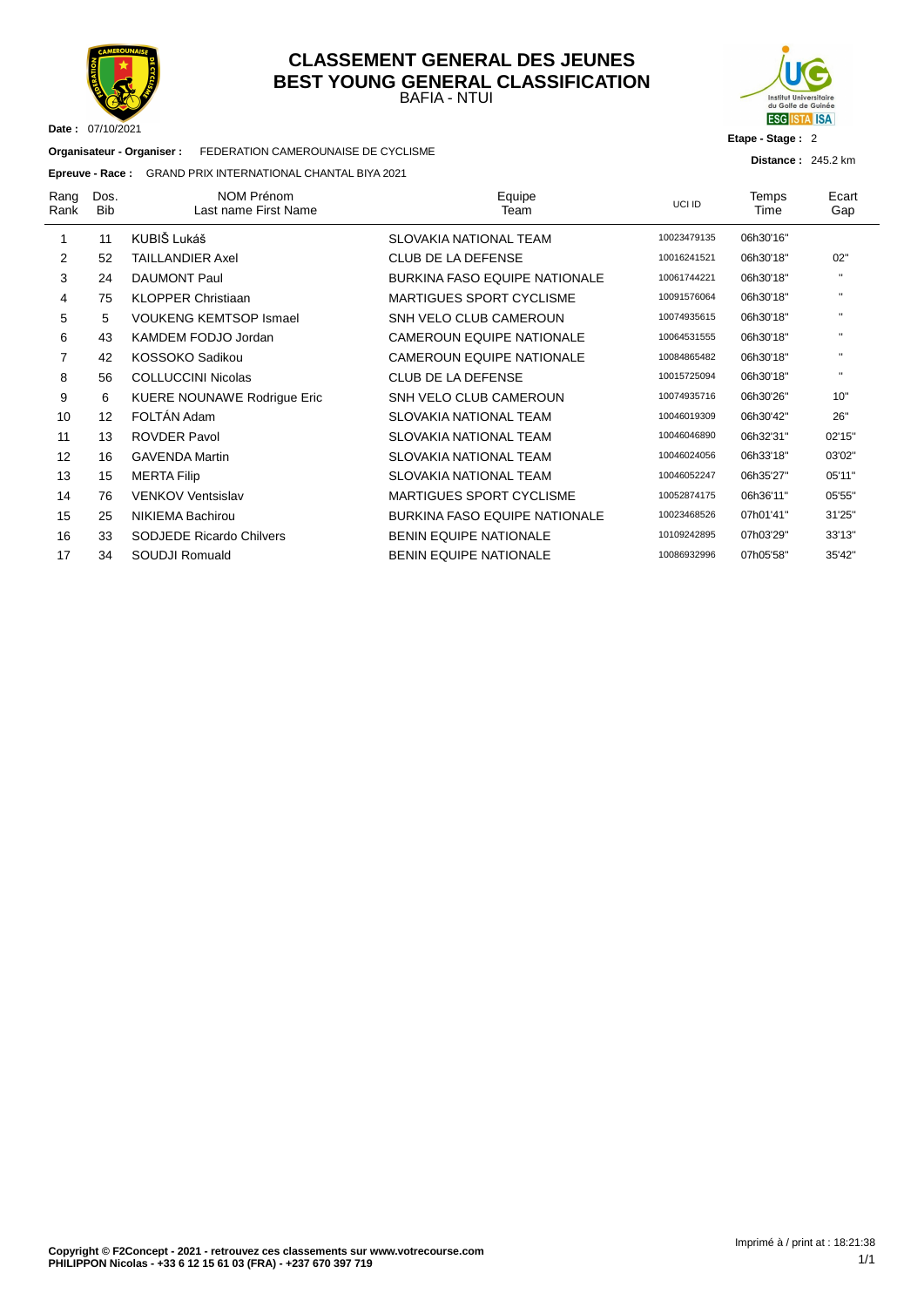

#### **CLASSEMENT PAR EQUIPE - TEAM CLASSIFICATION**

BAFIA - NTUI

 $\overline{a}$ 



**Etape - Stage :** 2

**Date :** 07/10/2021

 $\overline{a}$ 

#### **Organisateur - Organiser :** FEDERATION CAMEROUNAISE DE CYCLISME

**Epreuve - Race :** GRAND PRIX INTERNATIONAL CHANTAL BIYA 2021

#### **Classement de l'étape - Stage classification Classement général - Général classification**

| Rg<br>Rk      | Equipe<br>Team                                         | Temps<br>Time | Ecart<br>Gap |
|---------------|--------------------------------------------------------|---------------|--------------|
| 1             | SNH VELO CLUB CAMEROUN<br>$1 - 5 - 2$                  | 10h12'18"     |              |
| $\mathcal{P}$ | <b>CLUB DE LA DEFENSE</b><br>$52 - 53 - 56$            | 10h12'18"     |              |
| 3             | <b>CAMEROUN EQUIPE NATIONALE</b><br>43 - 41 - 45       | 10h12'18"     |              |
| 4             | <b>SLOVAKIA NATIONAL TEAM</b><br>$11 - 14 - 12$        | 10h12'42"     | 24"          |
| 5             | <b>GLOBAL CYCLING TEAM</b><br>$95 - 96 - 93$           | 10h12'51"     | 33"          |
| 6             | <b>BURKINA FASO EQUIPE NATIONALE</b><br>$24 - 26 - 21$ | 10h13'23"     | 01'05"       |
| 7             | <b>MARTIGUES SPORT CYCLISME</b><br>$75 - 72 - 71$      | 10h13'24"     | 01'06"       |
| 8             | <b>MALI EQUIPE NATIONALE</b><br>$82 - 83 - 81$         | 10h14'34"     | 02'16''      |
| 9             | CÔTE D'IVOIRE EQUIPE NATIONALE<br>$61 - 63 - 65$       | 10h14'54"     | 02'36"       |
| 10            | <b>BENIN EQUIPE NATIONALE</b><br>$32 - 33 - 34$        | 10h31'55"     | 19'37"       |

| Rq<br>Rk | Equipe<br>Team                       | Temps<br>Time | Ecart<br>Gap |
|----------|--------------------------------------|---------------|--------------|
| 1        | SNH VELO CLUB CAMEROUN               | 19h30'35"     |              |
| 2        | <b>CLUB DE LA DEFENSE</b>            | 19h30'54"     | 19"          |
| 3        | <b>CAMEROUN EQUIPE NATIONALE</b>     | 19h30'54"     | 19"          |
| 4        | SI OVAKIA NATIONAL TEAM              | 19h31'16"     | 41"          |
| 5        | <b>GLOBAL CYCLING TEAM</b>           | 19h31'25"     | 50"          |
| 6        | <b>BURKINA FASO EQUIPE NATIONALE</b> | 19h31'59"     | 01'24"       |
| 7        | <b>MARTIGUES SPORT CYCLISME</b>      | 19h32'00"     | 01'25"       |
| 8        | CÔTE D'IVOIRE EQUIPE NATIONALE       | 19h33'30"     | 02'55''      |
| 9        | <b>MALI EQUIPE NATIONALE</b>         | 20h13'10"     | 42'35"       |
| 10       | <b>BENIN EQUIPE NATIONALE</b>        | 21h04'57"     | 01h34'22"    |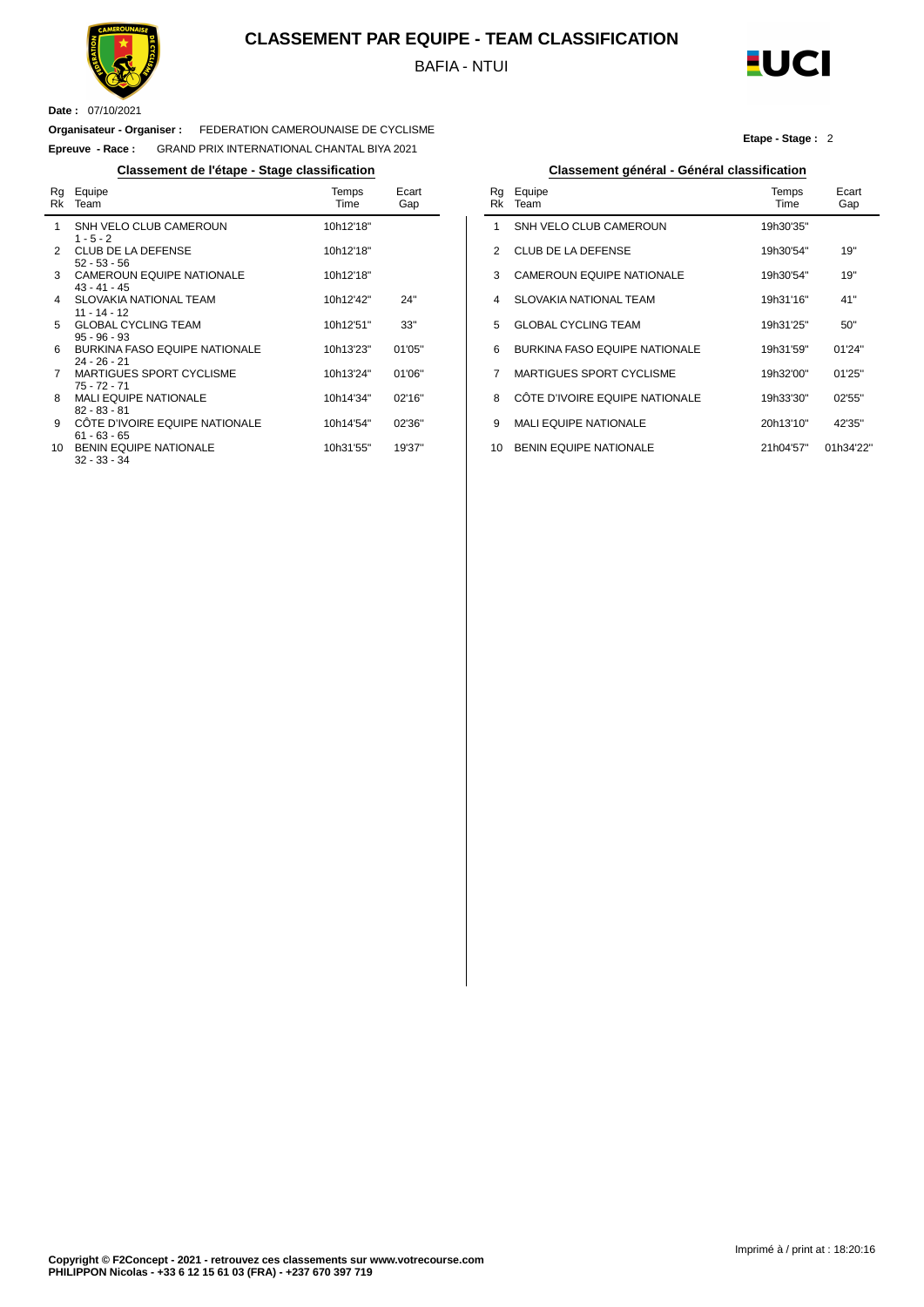#### YAOUNDE - EBOLOWA - NKOLANDOM **ORDRE DES VOITURES POUR L'ETAPE N° 3 CONVOY ORDER FOR STAGE 3**

08/10/2021 **Date :**

GRAND PRIX INTERNATIONAL CHANTAL BIYA 2021 FEDERATION CAMEROUNAISE DE CYCLISME **Organisateur - Organiseur : Epreuve - Race :**

| Rang<br>Rank   | Equipe<br>Team                       |
|----------------|--------------------------------------|
| 1              | SNH VELO CLUB CAMEROUN               |
| 2              | SLOVAKIA NATIONAL TEAM               |
| 3              | <b>GLOBAL CYCLING TEAM</b>           |
| 4              | <b>CLUB DE LA DEFENSE</b>            |
| 5              | <b>BURKINA FASO EQUIPE NATIONALE</b> |
| 6              | MARTIGUES SPORT CYCLISME             |
| $\overline{7}$ | <b>CAMEROUN EQUIPE NATIONALE</b>     |
| 8              | CÔTE D'IVOIRE EQUIPE NATIONALE       |
| 9              | <b>MALI EQUIPE NATIONALE</b>         |
| 10             | <b>BENIN EQUIPE NATIONALE</b>        |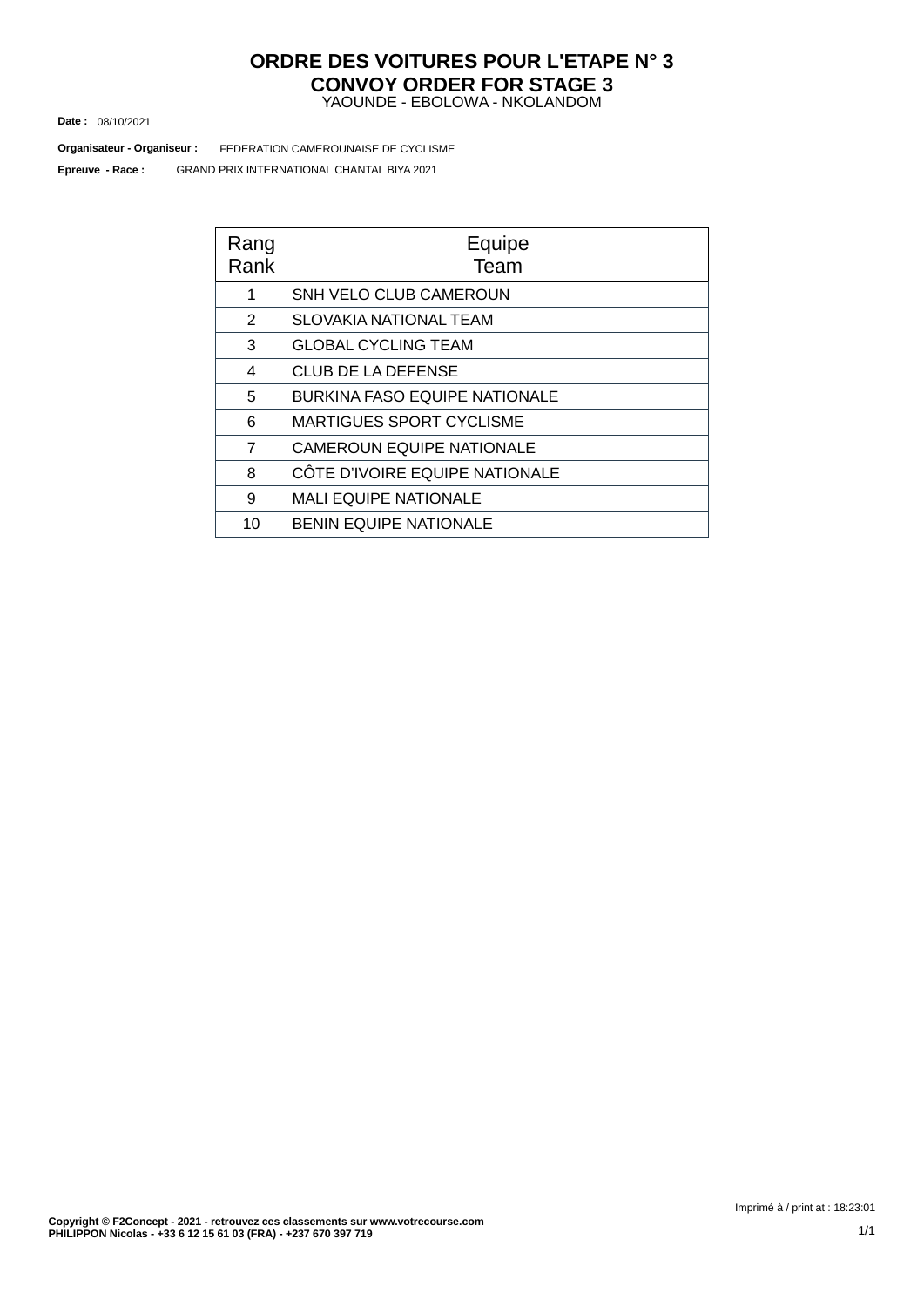

# **Communiqué du Collège des Commissaires Communiqué N°2 Etape 2 : BAFIA - NTUI**

**Art. 2.12.007 - 8.2.1**

Comportement incorrect envers un coureur

Dossard 11 - KUBIŠ Lukáš - SLOVAKIA NATIONAL TEAM - 10023479135

Amende de 100 CHF et 10 points au classement UCI